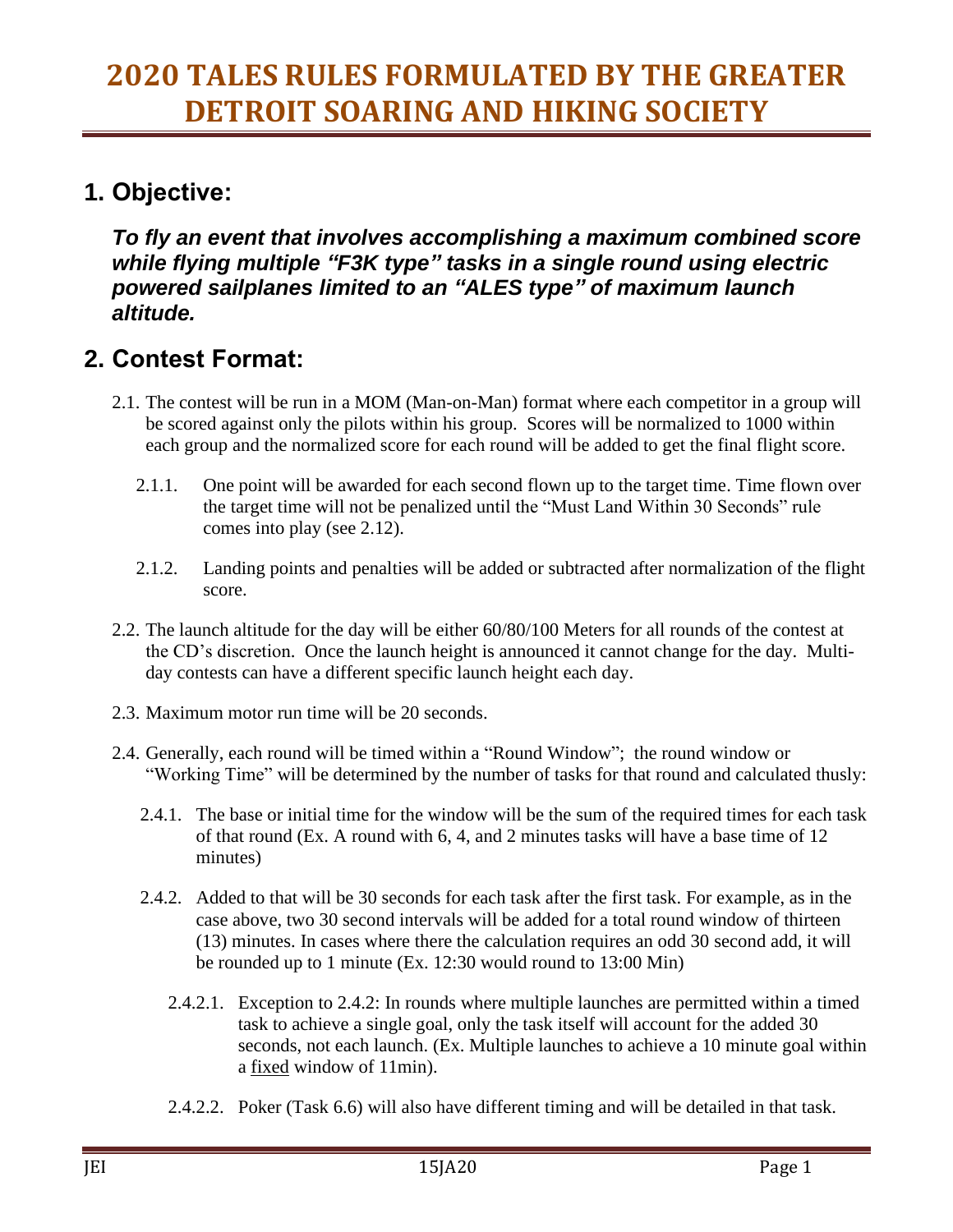- 2.4.3. The "Task Window" or "Working Time" for each task as defined in the Task Listing (Section 5) and will start or end the first moment the acoustic signal can be heard.
- 2.5. All pilots will launch at their own discretion based upon their assessment of round strategy and the time remaining within a round, except for task 5.7 "All Up-Last Down" which forces a group launch within a 3 second launch window.
- 2.6. The timer recording the pilot's performance will record minutes and seconds using the truncated rule for partial seconds. For example if the task time is four (4) minutes and a pilot flies 1:12.8, the recorded time will be 1:12.
- 2.7. Landings will not be judged for precision distance, only for precision time. Fifteen (15) bonus points will be awarded for landing within the "Pilots Area" or "Box". At least some portion of the plane must be inside the "Box" to earn the bonus. (Reference Section 3.2 for safety.)
- 2.8. Shed parts on landing will result in loss of the 15 landing point bonus for that task even if the pilot lands within their "Pilots Area" or "Box". The CD will approve any subsequent launch after the repair of a shed part.
- 2.9. It is not permitted to catch a plane for a landing. All flights must conclude with a ground landing. This rule applies to landings between tasks as well as to the final round landing.
- 2.10. Motor restarts within a flight after the initial climb are prohibited. A restart will result in a zero for the task within a given round.
- 2.11. A ready time of 'X' minutes will be used between each group of flyers as well as between rounds. This "ready time" is at the CD's discretion but should not be less than 3 minutes.
- 2.12. There will be a 30 second count down window after the completion of the final task of a round. If a contestant has not landed within the 30 second window he will receive a zero for the round. For task 5.7 the zero will be for the task, not the round.
- 2.13. Three completed rounds are the minimum required to make a contest. Tasks may be selected from those in Section 5 of this rules set. (For club contests innovation in the form of new, experimental tasks is encouraged.)

### **3. Field Layout and Safety Measures:**

- 3.1. All AMA safety rules shown in the Soaring and General sections of the AMA rule book are in effect for this contest. It is the pilot's responsibility to know and follow these rules and guidelines.
- 3.2. Each pilot-timer team will have a "Pilots Area" that he or she can move around in, *but not go out of,* while the plane is airborne. If either person needs to move out of the way of landing or flying aircraft then no penalty will be assessed. *A 100 point penalty will be assessed for an infraction of this rule*. The area is defined using a 5M tape, pinned at the center, making a 10M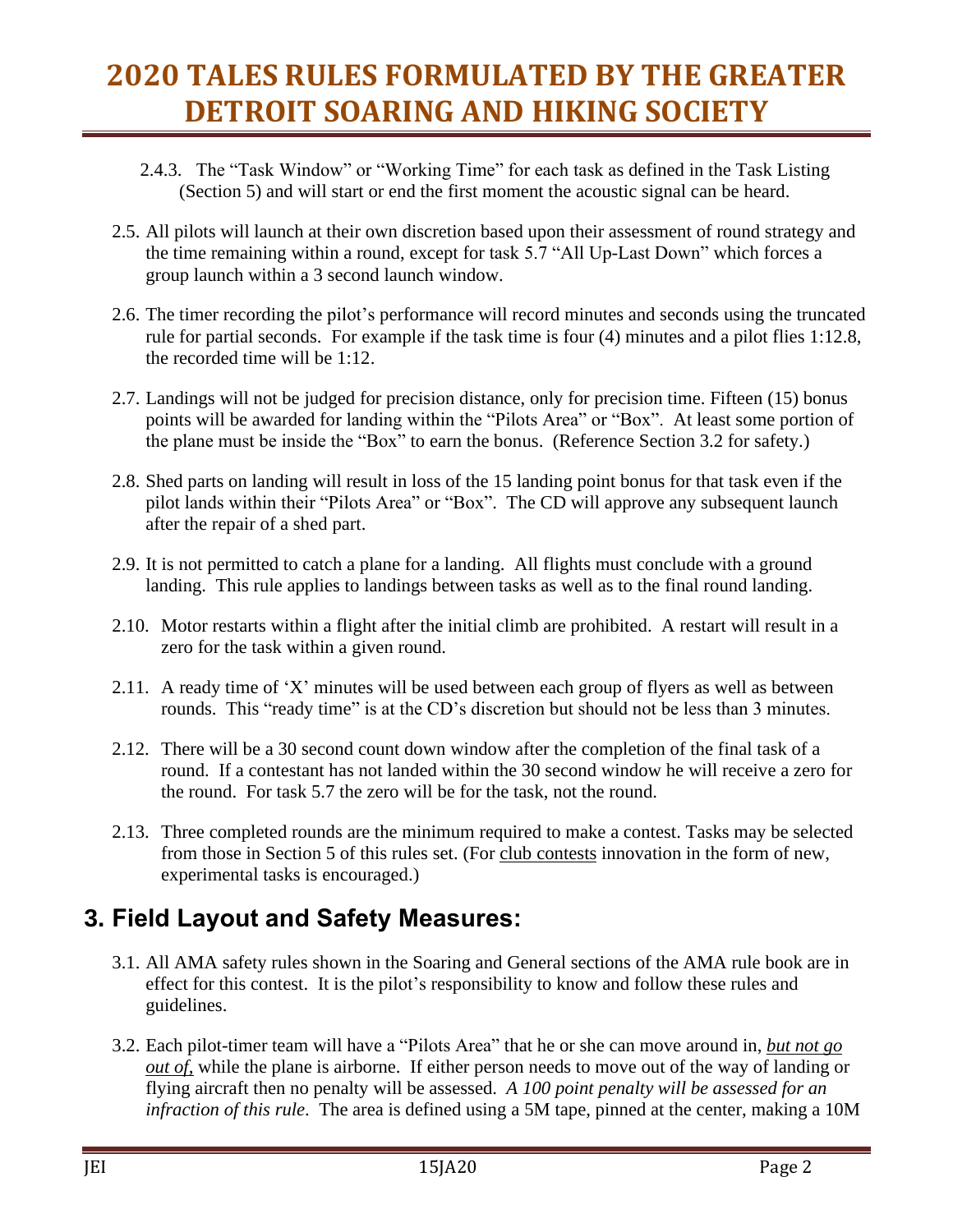diameter circle that is the individual "Pilot's Area". An alternative 10M by 10M "Pilot's Box" can be used as a substitute for the 10M circle. The "Pilot's Box" will be defined by flags, cones, or other easily recognizable markers at the corners.

- 3.3. At the end of each task the plane must land within the field boundary defined by the CD to fit the field being used. "Any part of the plane inside the field boundary is considered "inside". Normally the field will be defined by cones or flags at each corner of the field.
- 3.4. The CD will announce the direction of launch for each round and all pilots must launch in that direction until their plane is clear of other launching planes. At that time, the pilot may deviate from the launch direction with the stipulations as explained in 3.4.1.
	- 3.4.1. A collision or other significant disturbance to another launching plane due to a pilot redirecting his flight path will result in zero points for the offending pilot for that round.
- 3.5. Landings must be in the same direction as launch from the downwind side of the "Pilot's Area".
- 3.6. Plane retrieval between tasks is allowed outside the "Pilots Area". If a competing pilot(s) is on a landing approach, the retriever of a grounded plane must wait until the retrieval lane is clear of the incoming aircraft. It is the pilot's timer's responsibility to warn any retrieving person of a plane on landing approach.
- 3.7. A pilot hitting himself or his timer will incur a 100 point penalty. If the pilot hits a person other than himself or his timer the pilot will receive a score of zero for that *round*.

### **4. Aircraft Specifications:**

- 4.1. Sailplanes with a maximum wingspan of 80 inches are permitted.
- 4.2. Any number of control functions are permitted.
- 4.3. Any telemetry data from the plane to the pilot is permitted.
- 4.4. Any stabilization systems on the plane are permitted.

### **5. Tasks Selection:**

- 5.1. (Designated T1): 2, 4, and 6 minute maximum flights, **in any order**, with three (3) launches, within a 13 minute window. Partial times count for scoring.
- 5.2. (Designated T2): Two 6 minute maximum flights, with two (2) launches, within a 13 minute window. Partial times count for scoring.
- 5.3. (Designated T3): 2, 4, and 6 minute maximum flights, **in order,** with three (3) launches, within a 13 minute window. Partial times count for scoring.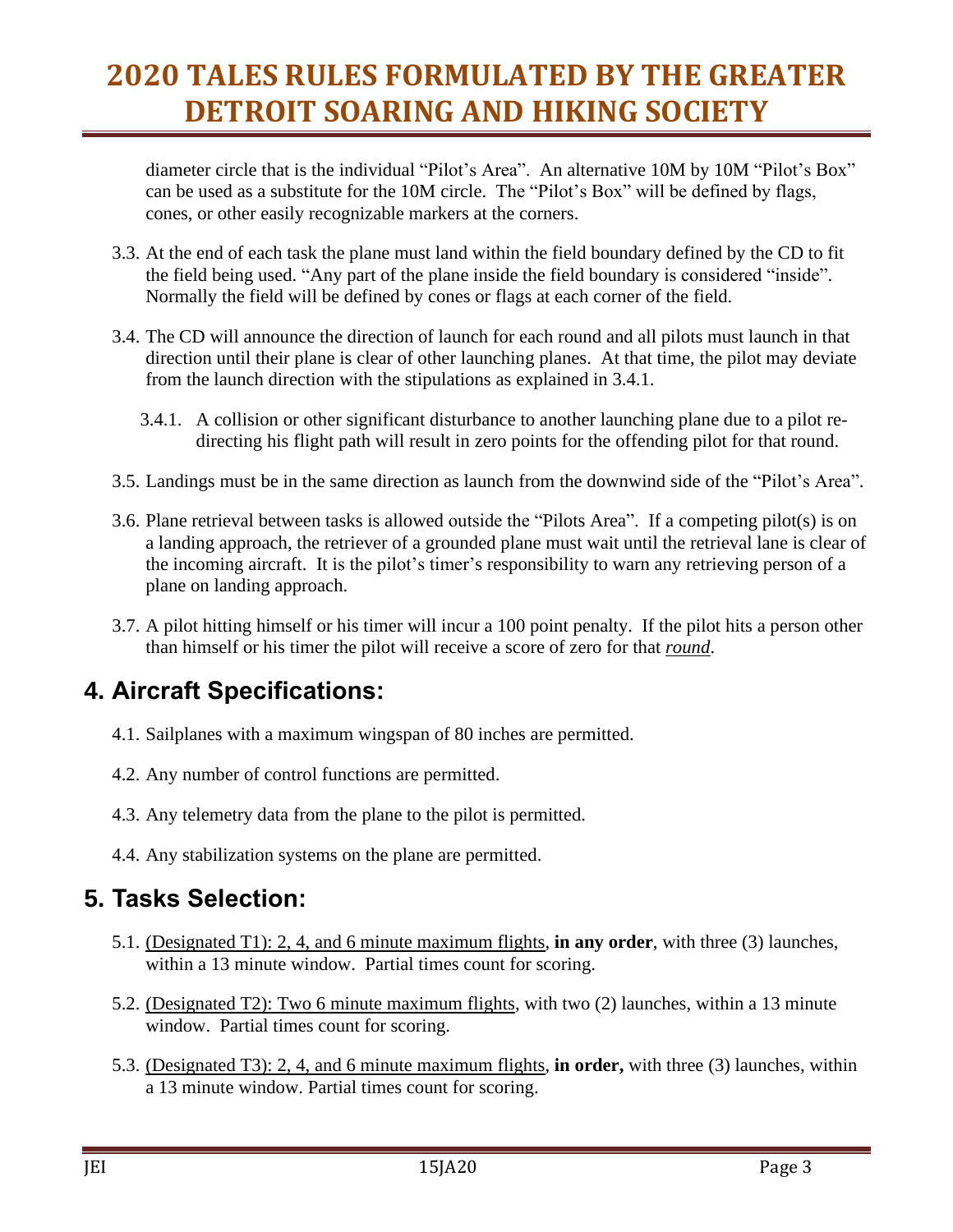#### 5.4. (Designated T4): Last Flight Round

- 5.4.1. Three (3) Launches maximum within an eleven (11) minute window
- 5.4.2. Last flight counts
- 5.4.3. Max flight is limited to 10 minutes.
- 5.4.4. It is not necessary for the pilot to announce the target time prior to launch.
- 5.5. (Designated T5): Three (3) four (4) minute flights, in a 13 minute window, with a maximum of three (3) launches. Partial times count for scoring and the three (3) highest scores will be recorded.

Timing for this task does not follow the norm of a working time for the complete task but is as follows for each of the three flights within the task.



#### 5.6. (Designated T6): Poker

- 5.6.1. Three (3) flights, to achieve two (2) self-nominated target times in an 11 minute window.
- 5.6.2. Each competitor has three (3) flights to achieve or exceed up to two (2) target times. Before the first launch, each competitor must announce the initial chosen target time to their timekeeper.
- 5.6.3. The competitor then performs one initial launch to reach or exceed his announced target time. If the target is reached or exceeded, the target time is credited and the competitor can then announce a subsequent target time. The subsequent target time may be lower, equal to, or higher than, the first target time. The competitor must announce their subsequent target time before launching the sailplane for the next flight.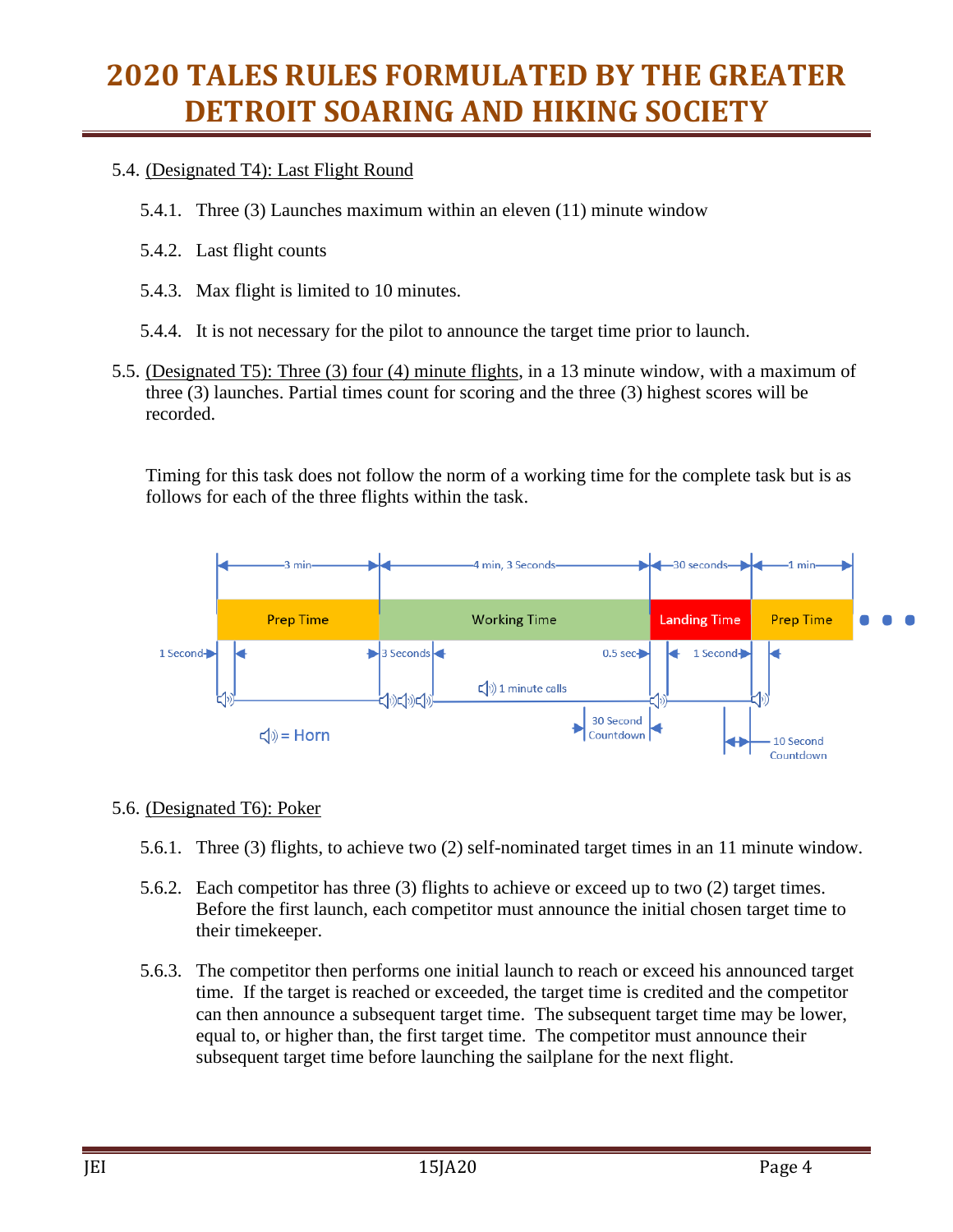- 5.6.4. If the initial target time *was not reached*, the announced target flight time cannot be scored. The competitor must continue to try to reach his initial target flight time with his remaining launch/launches before the end of the flight window.
- 5.6.5. If a previous target time has been reached and if the competitor has remaining launch/launches, the competitor can call "ALL IN" and the timer will clock the time until the round window buzzer goes off. In this case, the competitor must fly to the buzzer or get zero for the flight.
- 5.6.6. The achieved target times are added together to make the round score.
- 5.7. (Designated T7): All up Last Down: Three four minute tasks (no Round Window).
	- 5.7.1. There will be three (3) separate four (4) minute tasks which are to be flown in unison by all competitors. This means that all competitors must launch within a three (3) second window of the organizer's acoustic signal. After each task is complete the pilot will have 30 seconds to land or receive a zero for that task. Launching after the 3 second window will also zero that task.
	- 5.7.2. The time for each task will be four (4) minutes.
	- 5.7.3. The timer starts the watch at sailplane launch, not at the acoustic signal. At the end of the four (4) minute task, if the pilot is still in the air the timer must stop the clock at the acoustic signal
	- 5.7.4. The prep time for the next task, after the 30 second 'landing window', is 60 seconds.
	- 5.7.5. The score is the accumulation of the score for each of the three tasks minus penalties plus bonus points.

### **6. Optional Group Selection: Seeded MOM**

- 6.1. The initial round will have the groups selected using normal distribution methods and scored as detailed in previous sections.
- 6.2. The group assignments after the first round will be based upon the accumulated score of the previous round(s) and not by random distribution. The highest scoring groups will be flown last and the lowest scoring groups will be flown first.

### **7. Example of Bonus and Penalty Assessments:**

- 7.1. Any bonus or penalty points incurred will be added or subtracted from the pilot's round score
- 7.2. Example:
	- 7.2.1. Pilot's normalized round flight score  $=530$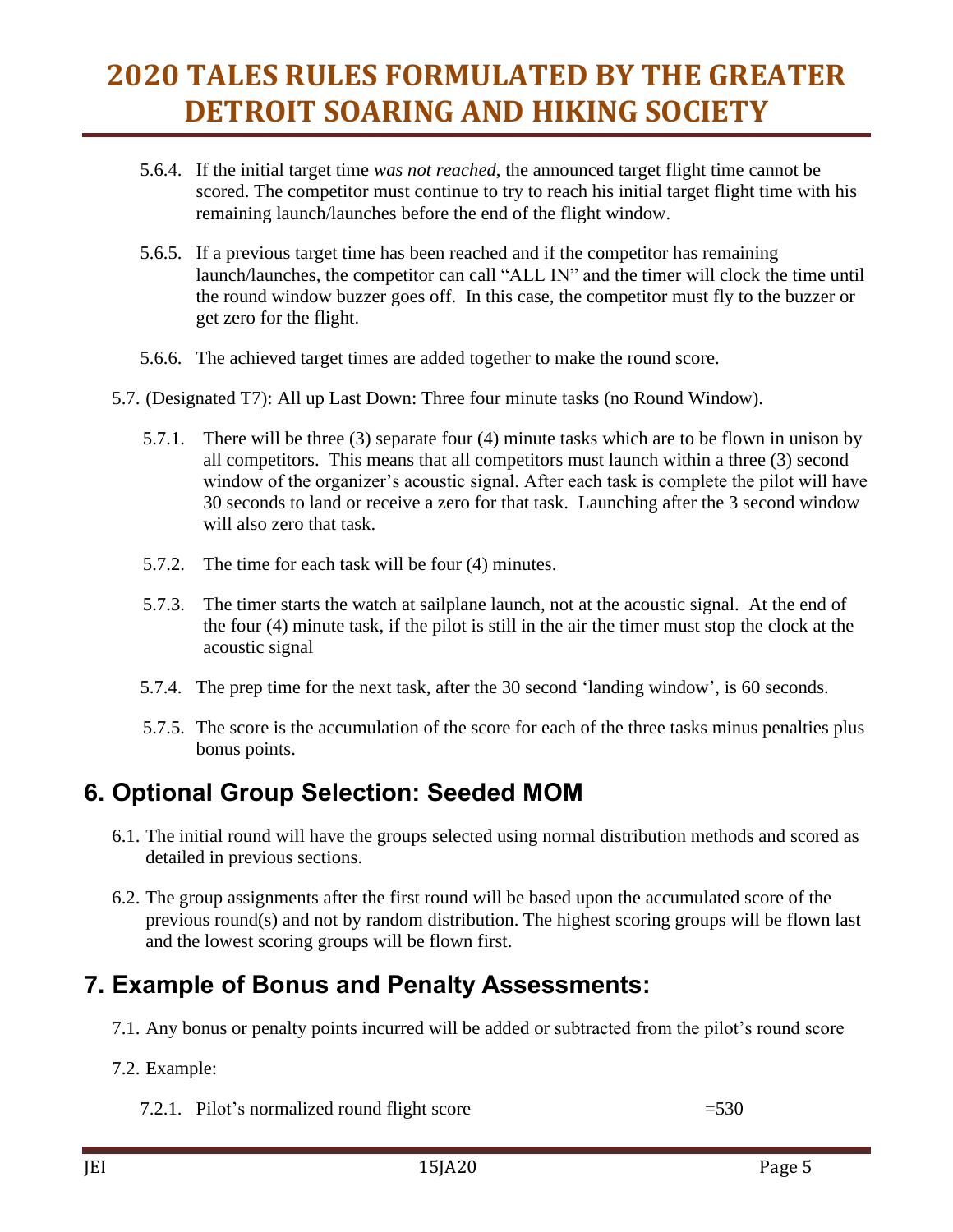| 7.2.2. Pilot's landing bonus score (2 landings in the "Pilots Area") | $= 30$    |
|----------------------------------------------------------------------|-----------|
| 7.2.3. Pilot's Penalties (hit his timer on landing)                  | $= (100)$ |
| 7.2.4. Pilot's Final Round Score                                     | $= 460$   |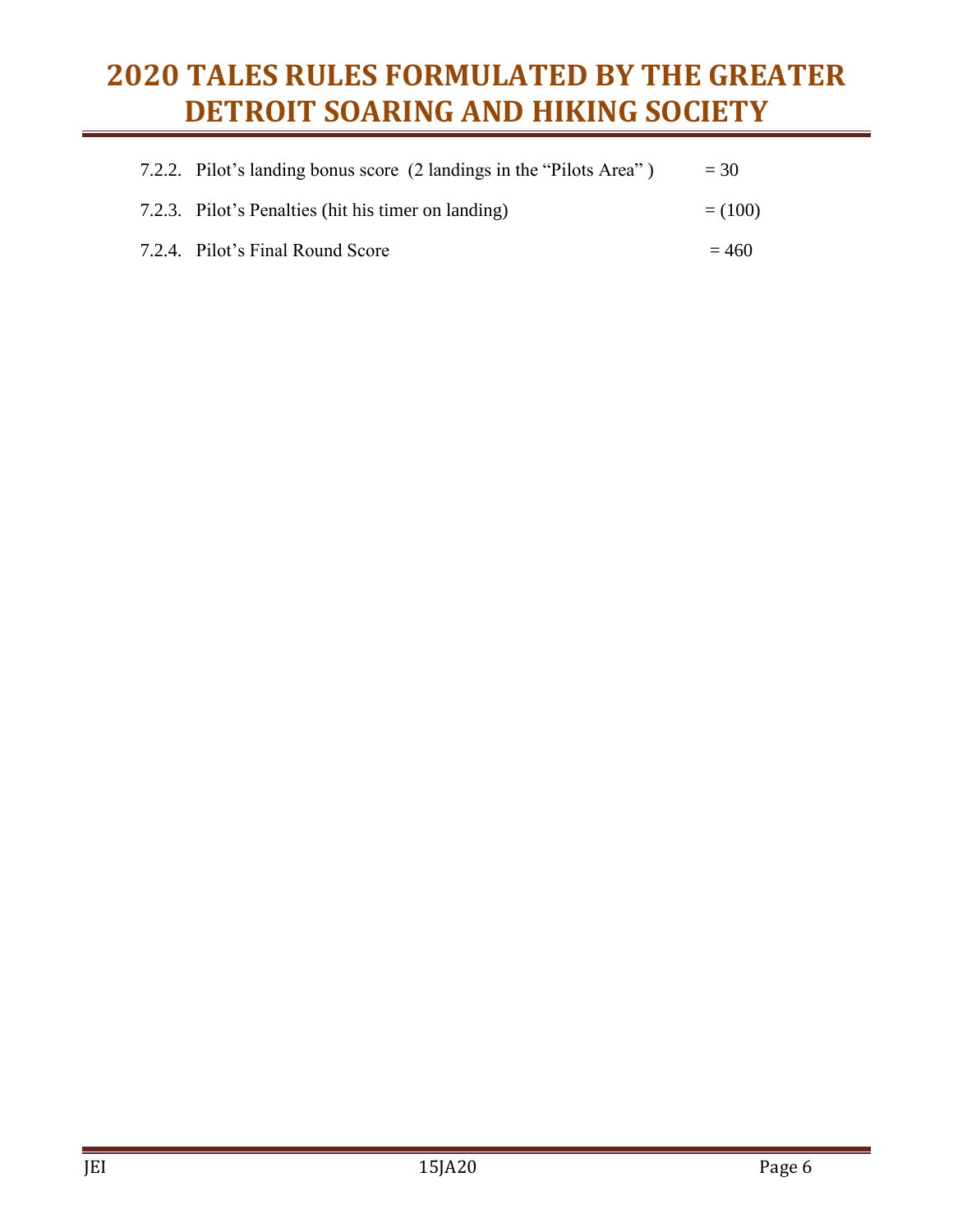### **8. Exhibit "A":**